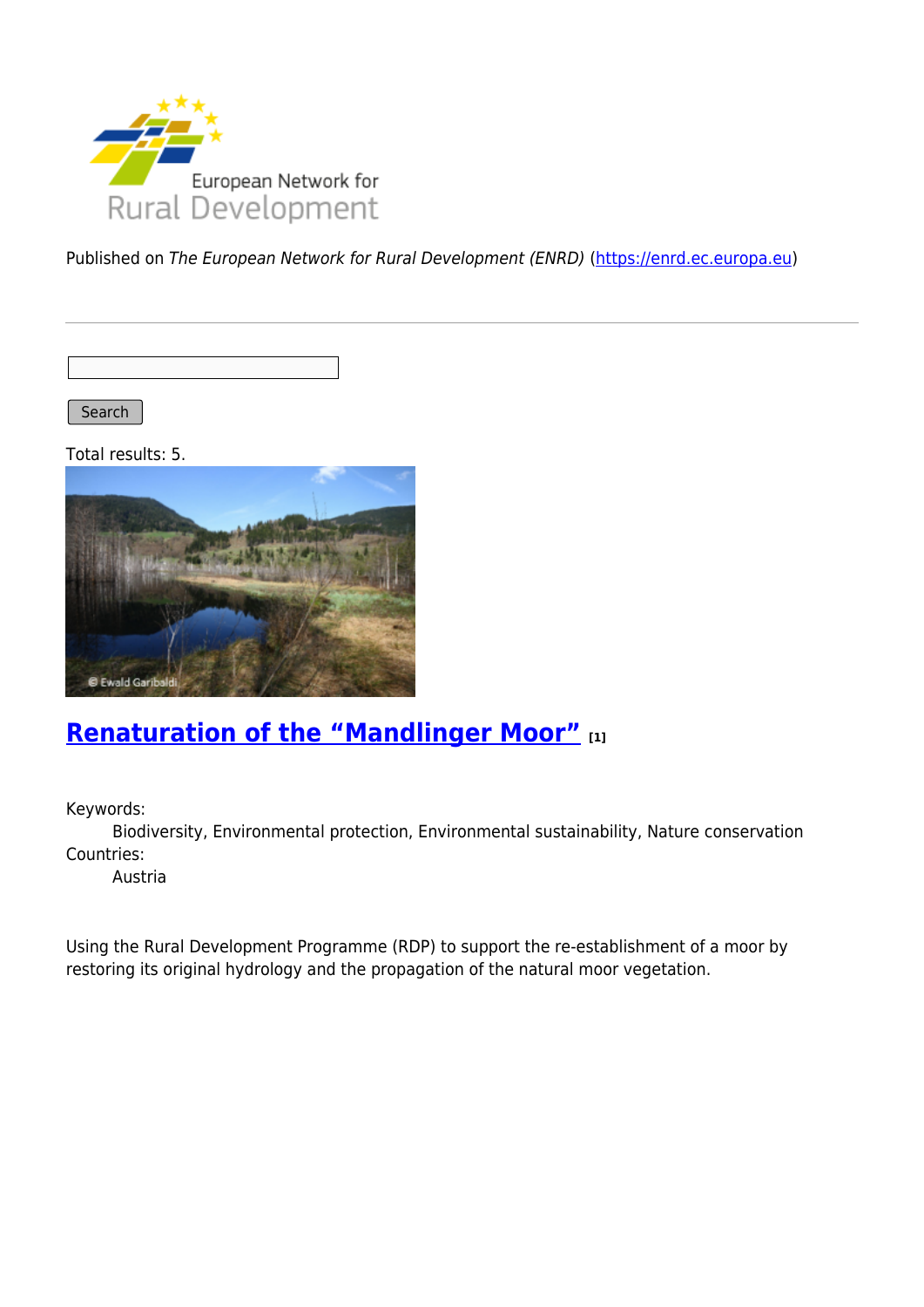

# **[Allrounder Moor - Climate Protectors and Noah's Ark of](https://enrd.ec.europa.eu/projects-practice/allrounder-moor-climate-protectors-and-noahs-ark-biodiversity_en) [Biodiversity](https://enrd.ec.europa.eu/projects-practice/allrounder-moor-climate-protectors-and-noahs-ark-biodiversity_en) [2]**

Keywords:

Biodiversity, Environmental protection, Information & promotion activities, Natural resources, Nature conservation, Protected areas, Tourism, Water management, Youth

Countries:

Germany

Organising a series of educational events to raise awareness and interest about the environmental



Keywords:

Biodiversity, Education & lifelong learning, Environmental protection, Nature conservation Countries:

France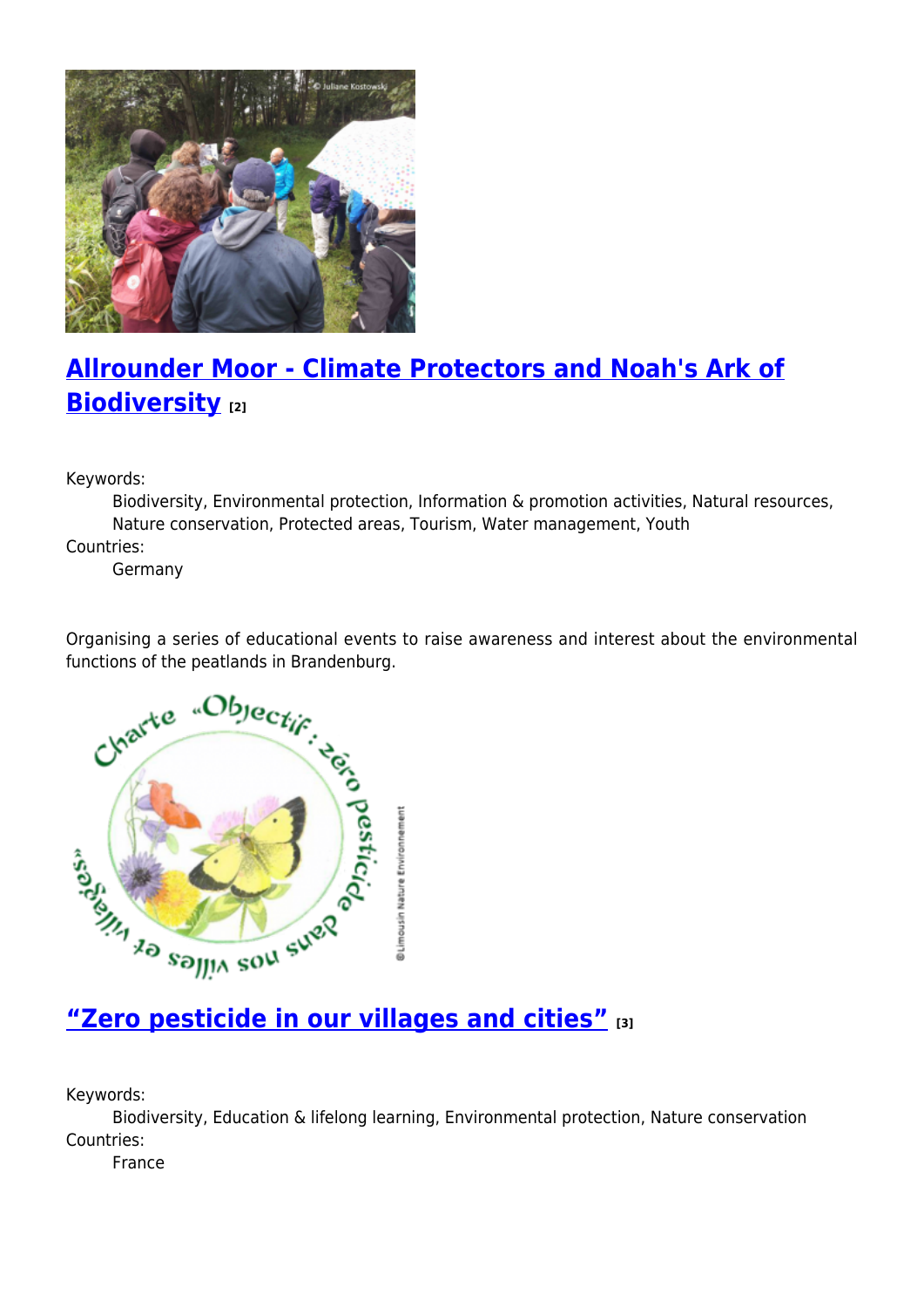A project that supported local municipalities in their campaign to reduce the use of pesticides by their citizens.



## **[Natur Verbindet - Nature Connects](https://enrd.ec.europa.eu/projects-practice/natur-verbindet-nature-connects_en) [4]**

Keywords:

Biodiversity, Environmental protection, Information & promotion activities Countries:

Austria

'Nature Connects' is a campaign to raise and generate awareness on the importance of biodiversity in rural landscapes by bringing together land owners, experts and the broader public.



## **[Pilot project Result-based Nature conservation Plan \(RNP\)](https://enrd.ec.europa.eu/projects-practice/pilot-project-result-based-nature-conservation-plan-rnp_en) [5]**

Keywords:

Agriculture, Biodiversity, Nature conservation, Protected areas Countries:

Austria

Implementing a result-based nature conservation measure for species and habitat protection as to allow more flexibility for farmers in choosing and implementing management activities suitable to their land.